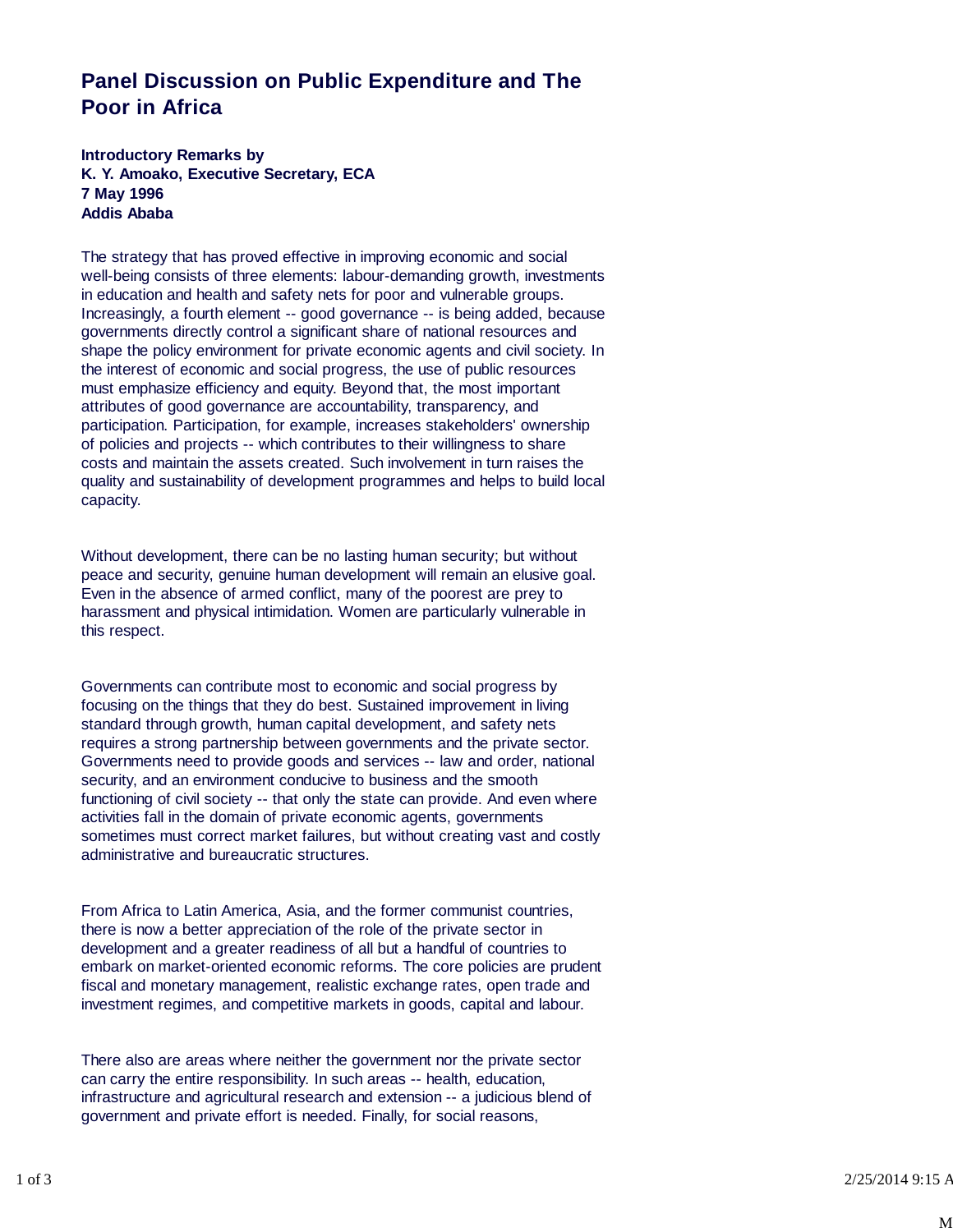governments need to protect the weak and vulnerable members of society and provide safety nets for the poor.

Few dispute that governments have an important role to play in reducing poverty. And few fail to recognize that effective governments -- with a strong capacity to formulate and implement coherent public policies and projects - can make a real difference in improving living standards. Public spending in developing countries typically amounts to 20 to 30 per cent of GDP.

Public expenditures accounted for more than 30 per cent of GNP for Africa as a whole in 1993: ranging between 19 per cent for Cameroon and 47 per cent for Egypt. The efficient management of these resources is critical to growth, to human capital formation, and to the welfare of the poor. That management in turn requires a cadre of professionals who can formulate and implement government policies, but they are in short supply in many developing countries, especially in most countries of Sub-Saharan Africa. This is part of the reason why public administration is often weak, as manifested in ineffective tax collection, poorly managed public expenditure, abandoned public health measures, poor law enforcement, and haphazard justice. Because poorly functioning bureaucracies give conflicting signals to the private sector, they also damage long-term investment. Building institutional capacity thus needs to figure prominently in any strategy to reduce poverty.

Public expenditures offer significant opportunities for promoting growth and the equitable distribution of its fruits. Investments in basic social services - primary education, primary health care, safe drinking water, sanitation, nutrition, and family planning -- yield high payoffs for individuals as well as for society. Investments in rural infrastructure and new agricultural technologies are essential for raising the productivity of farmers.

In other words, public expenditures are, therefore, essential for human and physical capital formation and for providing income support for the poor. In recognition of this, the signatories to the Social Summit in Copenhagen committed themselves to "increase significantly and/or utilize more efficiently the resources allocated for social development".

But governments are not channelling enough resources to these areas. A major part of the reason is excessive military spending in all but a handful of countries. Consider Sub-Saharan Africa. Its spending rose from less than 1 per cent of GNP in 1960 to more than 3 per cent in 1990 -- this, in countries that could not provide adequate immunization coverage for children or universal primary education. Indeed, military expenditure as a percentage of the combined education and health expenditures increased from 27 to 43 during 1980 and the early 1990s, respectively, for Africa as a whole. In contrast, it declined for both the developing and the industrial countries during the same comparable period.

But just as many African countries should move away from unproductive expenditures, so too, donor governments have a responsibility to avoid funding low-priority projects and programmes (including military equipment). The message from the Social Summit, supported by 117 heads of States and Government, is that these policies, by both recipients and donors, must change if more widespread poverty reduction is to become a reality in Africa.